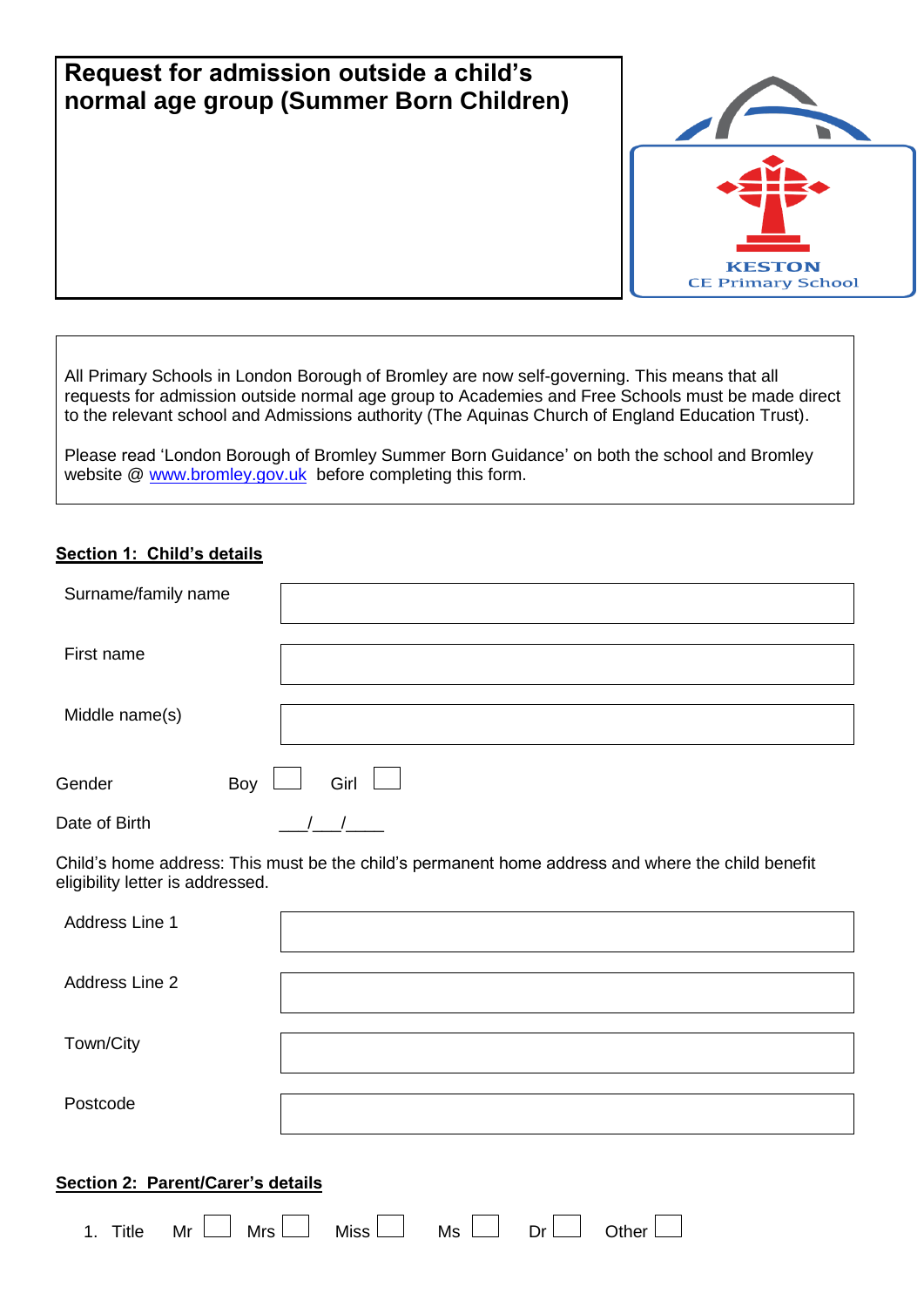| Surname/family name                                                                                       |  |  |  |
|-----------------------------------------------------------------------------------------------------------|--|--|--|
| First name                                                                                                |  |  |  |
| Relationship to child Mother $\Box$ Father $\Box$ Step parent $\Box$ Foster parent $\Box$<br>Other $\Box$ |  |  |  |
| If you have circled other, please explain what your relationship is to the child:                         |  |  |  |
|                                                                                                           |  |  |  |
|                                                                                                           |  |  |  |

| Home tel no.   | Daytime<br>tel no. |  |
|----------------|--------------------|--|
| Mobile tel no. | Email              |  |

## **Section 3: Reason(s) for requesting admission outside your child's normal age group**

When completing the form, the parent/carer must set out the reason(s) why they are seeking a place for their child outside his/her normal age group which must be accompanied with relevant evidence that may include:

- The parent/carer's views;
- Recent information about the child's academic, social and emotional development;
- Medical history accompanied with recent medical professional evidence;
- Whether the child may have naturally fallen into a lower age group if it were not for being born prematurely.

Please attach all relevant supporting documents and continue on a separate sheet(s) if necessary